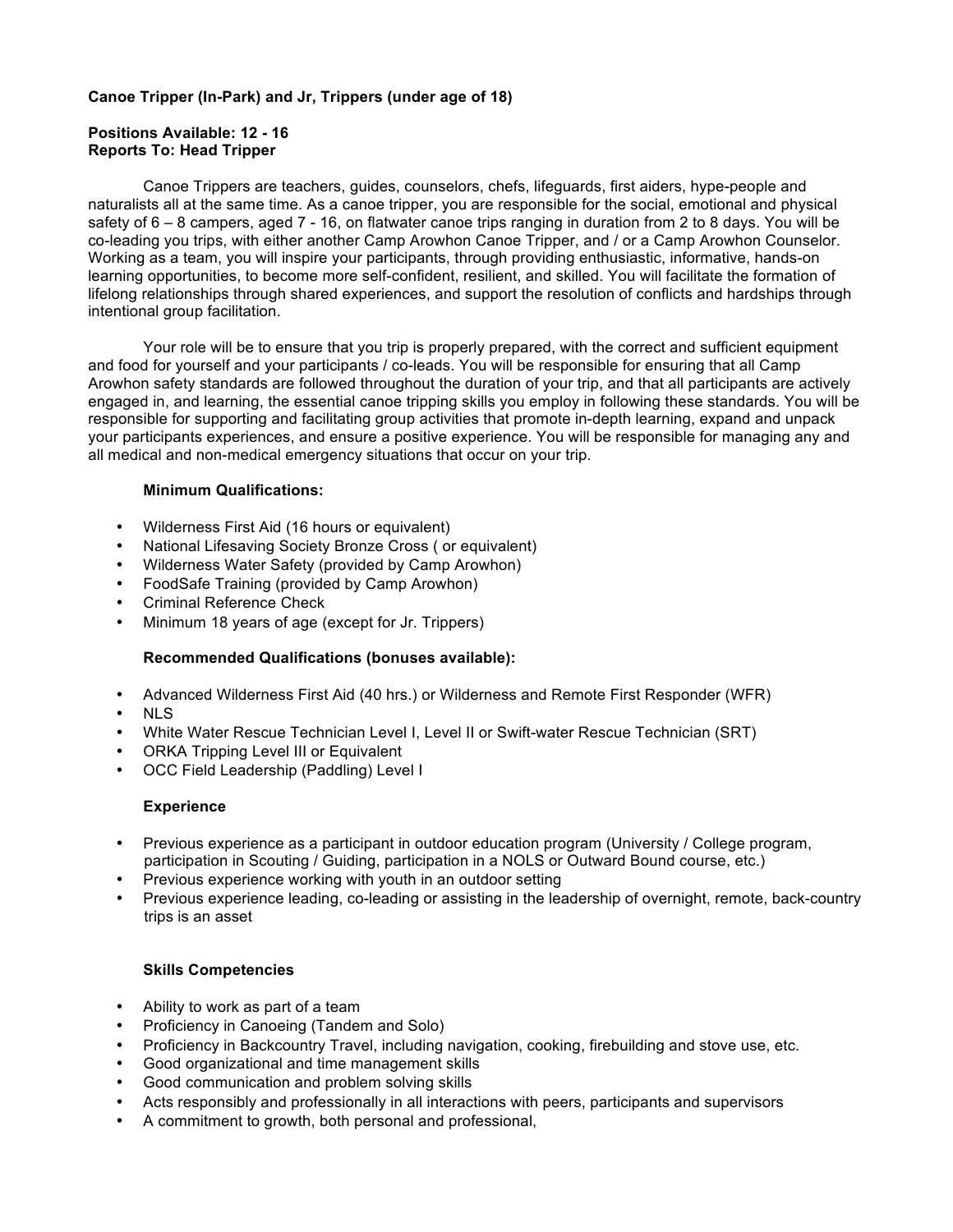# **In Camp**

- Responsible for the preparation (including organization and packing of equipment, food, and participant programming) and clean up (including debriefing, and reporting) of all canoe trips you participate in
- Responsible for working as part of the larger tripping team to facilitate all aspects of the tripping program (including equipment maintenance and repair, food preparation and packing, in-camp 'trip skills' programming, facility maintenance and upkeep, staffing relief and other duties as assigned)
- Responsible for working as part of the larger camp-staff team to facilitate all aspects of the Camp Arowhon Summer Program (including facility maintenance and upkeep, program facilitation and support, camp wide special days and full camp activities, relief staffing and other duties as assigned)
- Responsible for attendance and participation in all required staff training, meetings, programs and events (including pre-camp training, morning meetings, trip briefings and debriefings, full staff meetings, etc.)
- Responsible for support and demonstrating Camp Arowhons values of Caring, Learning, and Respects in all interactions with Staff and Camper alike

- Responsible for leading and facilitating canoe trips according to instructions delivered during trip briefings, tripper training, as delivered by the Head Tripper or Tripping Director, and as found in Camp Arowhons Tripping Standards, Protocols, Policies and Procedures (including route, curriculum, emergency risk-management plans, etc.)
- Responsible for ensuring that all Camp Arowhon Tripping Policies, Protocols and Standards are followed while on Trip (including Low Impact Camping / LNT practices, protocols for animal encounters, lightening and severe weather protocols, life-guarding policies, sleeping and tenting policies for participants and staff, use of public facilities, etc.)
- Responsible for managing, evaluating, and limiting participants and staffs exposure to all hazards and risks whilst on Canoe Trip
- Responsible for the social, emotional and physical safety of all trip participants
- Responsible for communicating promptly, effectively, and truthfully with participants, co-trippers, trip staff, the Head Tripper, Tripping Director, Equipment Manager and others, in the interests of providing the best experience possible for participants and staff alike whilst on Trip.
- Responsible for completing and submitting required reports and paperwork (including incident reports, medication logs, trip logs, trip debriefs, Duke of Edinburgh assessors reports, equipment logs etc.)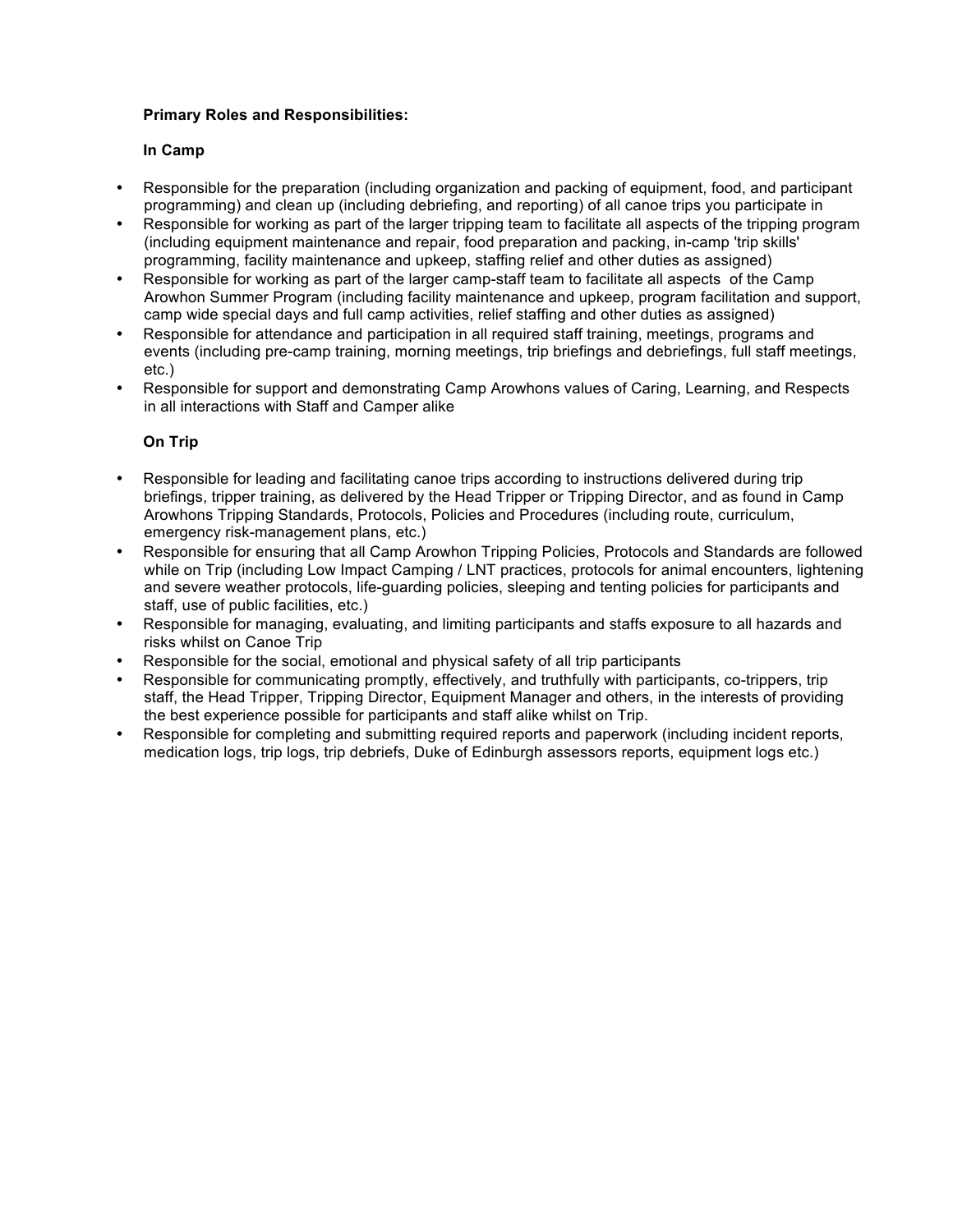# **Canoe Tripper (Long Trip)**

# **Positions Available: 4 Reports To: Tripping Director**

Canoe Trippers are teachers, guides, counselors, chefs, lifeguards, first aiders, hype-people and naturalists all at the same time. As a canoe tripper for long trips, you are responsible for the social, emotional and physical safety of 6 – 8 campers, aged 13-16, on flatwater and whitewater canoe trips ranging in duration from 8 to 21 days. You will be co-leading you trips, with another Camp Arowhon Canoe Tripper. Working as a team, you will inspire your participants, through providing enthusiastic, informative, hands-on learning opportunities, to become more self-confident, resilient, and skilled. You will facilitate the formation of lifelong relationships through shared experiences, and support the resolution of conflicts and hardships through intentional group facilitation.

Your role will be to ensure that you trip is properly prepared, with the correct and sufficient equipment and food for yourself and your participants / co-leads. You will be responsible for ensuring that all Camp Arowhon safety standards are followed throughout the duration of your trip, and that all participants are actively engaged in, and learning, the essential canoe tripping skills you employ in following these standards. You will be responsible for supporting and facilitating group activities that promote in-depth learning, expand and unpack your participants experiences, and ensure a positive experience. You will be responsible for managing any and all medical and non-medical emergency situations that occur on your trip.

#### **Minimum Qualifications:**

- Advanced Wilderness First Aid (40hrs) or
- Wilderness and Remote First Responder (WFR)
- NLS
	- or

or

- White Water Rescue Technician Level III / Swift-water Rescue Technician (SRT)
- ORCKA Tripping Level III or Equivalent
- ORCKA Moving Water Level III or Equivalent or
- ORCKA River Running Level III or Equivalent
- Wilderness Water Safety (provided by Camp Arowhon)
- FoodSafe Training (provided by Camp Arowhon)
- Criminal Reference Check
- Minimum 18 years of age

#### **Experience**

- 2+ years experience leading remote, multi-day, backcountry canoe trips
- Previous experience as a participant in outdoor education program (University / College program, participation in Scouting / Guiding, participation in a NOLS or Outward Bound course, etc.)
- Previous experience working with youth in an outdoor setting

## **Skills Competencies**

- Ability to work as part of a team
- Proficiency in Canoeing (Tandem and Solo)
- Proficiency in Backcountry Travel, including navigation, cooking, firebuilding and stove use, etc.
- Good organizational and time management skills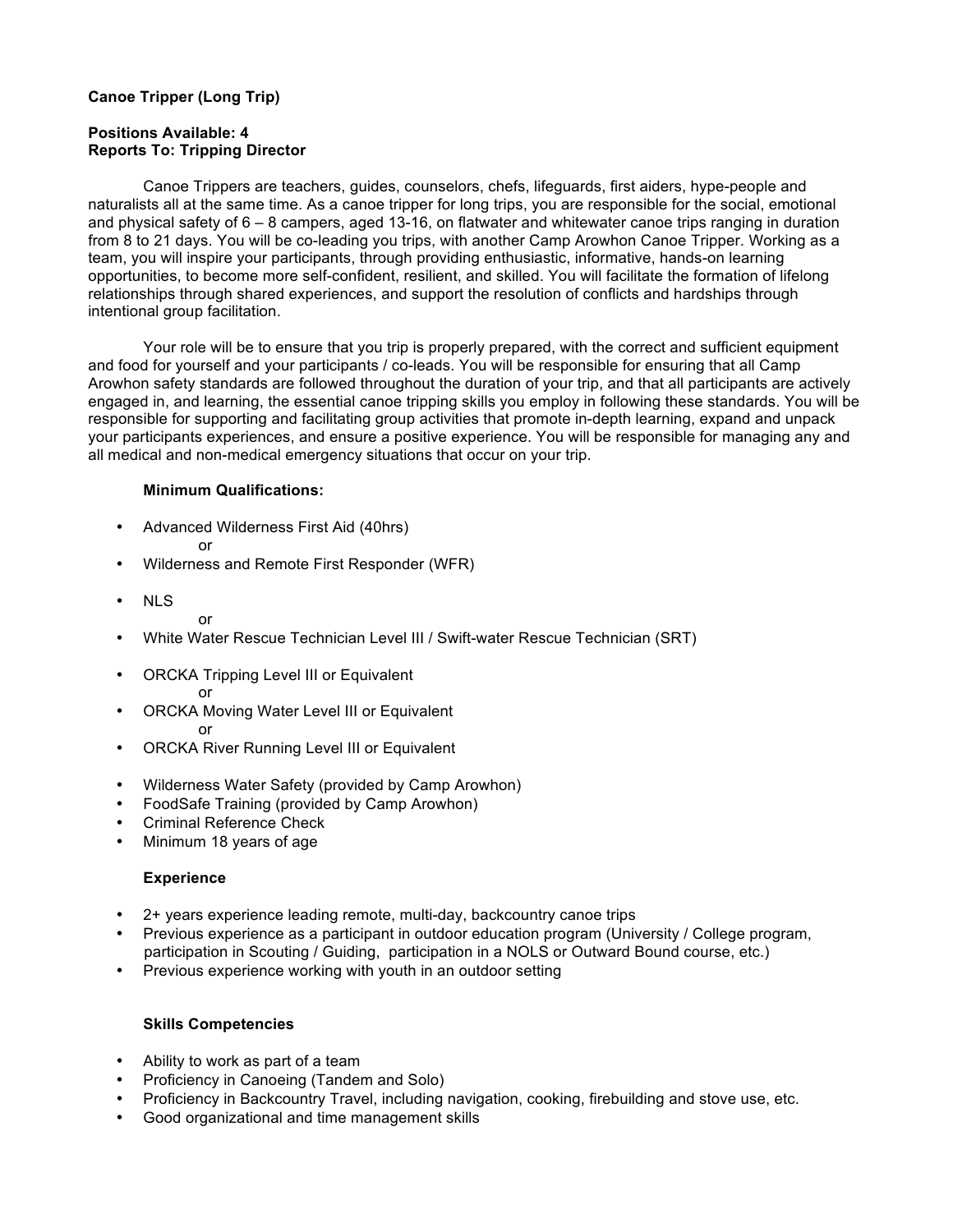- Good communication and problem solving skills
- Acts responsibly and professionally in all interactions with peers, participants and supervisors
- A commitment to growth, both personal and professional,

## **In Camp**

- Responsible for the organization of menus, route planning, equipment, and educational curriculum for your canoe trip, in conjunction with the Head Tripper, Equipment Manager and Tripping Director
- Responsible for the promotion of your canoe trip, as well as the recruitment of participants
- Responsible for the preparation (including organization and packing of equipment, food, and participant programming) and clean up (including debriefing, and reporting) of all canoe trips you participate in
- Responsible for working as part of the larger tripping team to facilitate all aspects of the tripping program (including equipment maintenance and repair, food preparation and packing, in-camp 'trip skills' programming, facility maintenance and upkeep, staffing relief and other duties as assigned)
- Responsible for working as part of the larger camp-staff team to facilitate all aspects of the Camp Arowhon Summer Program (including facility maintenance and upkeep, program facilitation and support, camp wide special days and full camp activities, relief staffing and other duties as assigned)
- Responsible for attendance and participation in all required staff training, meetings, programs and events (including pre-camp training, morning meetings, trip briefings and debriefings, full staff meetings, etc.)
- Responsible for support and demonstrating Camp Arowhon's values of Caring, Learning, and Respects in all interactions with Staff and Camper alike

- Responsible for leading and facilitating canoe trips according to instructions delivered during trip briefings, tripper training, as delivered by the Head Tripper or Tripping Director, and as found in Camp Arowhons Tripping Standards, Protocols, Policies and Procedures (including route, curriculum, emergency risk-management plans, etc.)
- Responsible for ensuring that all Camp Arowhon Tripping Policies, Protocols and Standards are followed while on Trip (including Low Impact Camping / LNT practices, protocols for animal encounters, lightening and severe weather protocols, life-guarding policies, sleeping and tenting policies for participants and staff, use of public facilities, etc.)
- Responsible for managing, evaluating, and limiting participants and staffs exposure to all hazards and risks whilst on Canoe Trip
- Responsible for the social, emotional and physical safety of all trip participants
- Responsible for communicating promptly, effectively, and truthfully with participants, co-trippers, trip staff, the Head Tripper, Tripping Director, Equipment Manager and others, in the interests of providing the best experience possible for participants and staff alike whilst on Trip.
- Responsible for completing and submitting required reports and paperwork (including incident reports, medication logs, trip logs, trip debriefs, Duke of Edinburgh assessors reports, equipment logs etc.)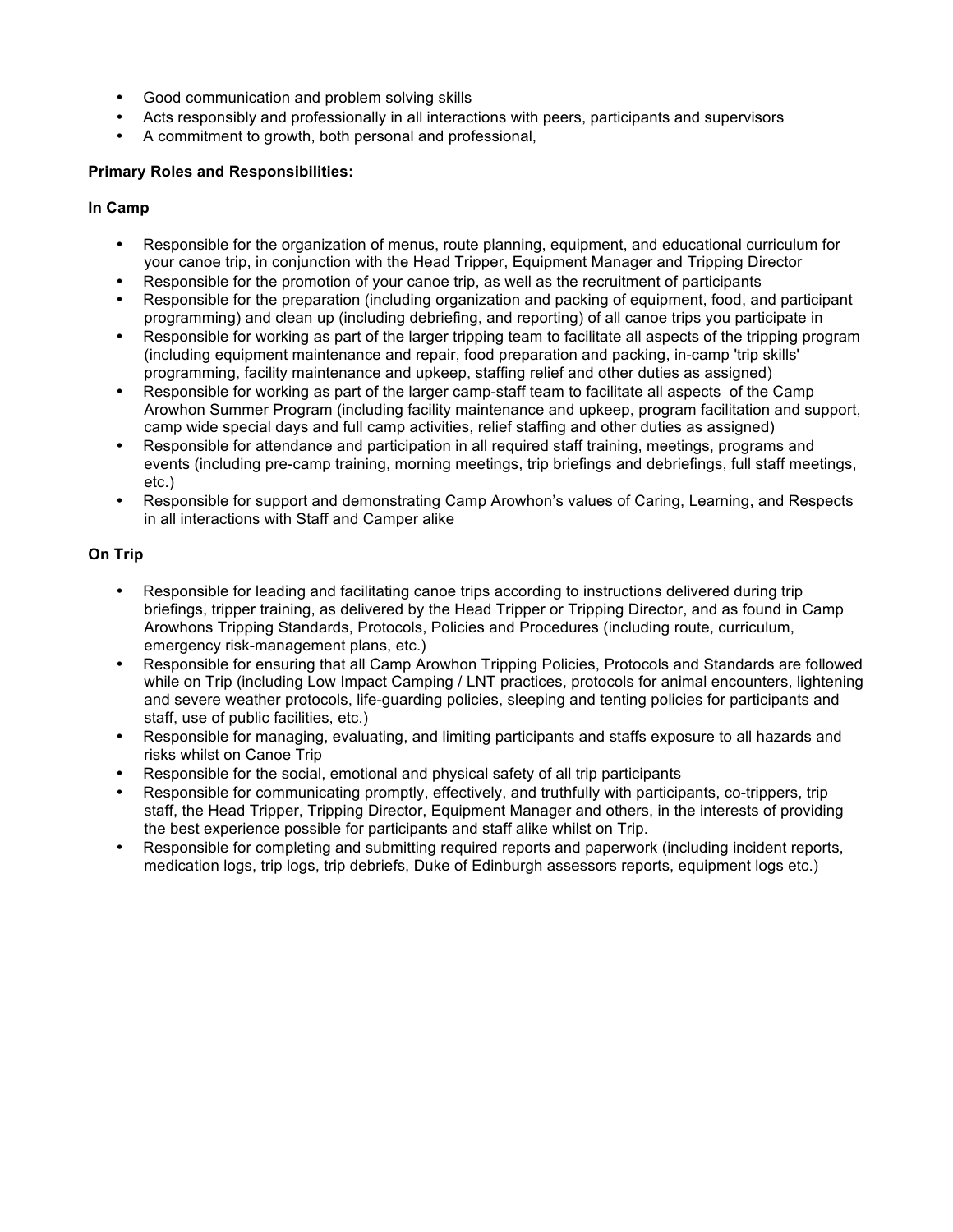### **Canoe Tripper (White Water)**

## **Positions Available: 6 Reports To: Tripping Director**

Canoe Trippers are teachers, guides, counselors, chefs, lifeguards, first aiders, hype-people and naturalists all at the same time. As a canoe tripper for white water trips, you are responsible for the social, emotional and physical safety of 6 – 8 campers, aged 13-16, on white water canoe trips ranging in duration from 4 to 6 days. You will be co-leading you trips, with two other Camp Arowhon Canoe Trippers. Working as a team, you will inspire your participants, through providing enthusiastic, informative, hands-on learning opportunities, to become more self-confident, resilient, and skilled. You will facilitate the formation of lifelong relationships through shared experiences, and support the resolution of conflicts and hardships through intentional group facilitation.

White Water canoe trippers will lead canoe trips for beginner, novice, and intermediate paddlers; they are responsible for teaching basic safety for participants in and around white water, as well as techniques and skills for paddling and navigating white water up to and including CII+.

Your role will be to ensure that you trip is properly prepared, with the correct and sufficient equipment and food for yourself and your participants / co-leads. You will be responsible for ensuring that all Camp Arowhon safety standards are followed throughout the duration of your trip, and that all participants are actively engaged in, and learning, the essential canoe tripping skills you employ in following these standards. You will be responsible for supporting and facilitating group activities that promote in-depth learning, expand and unpack your participants experiences, and ensure a positive experience. You will be responsible for managing any and all medical and non-medical emergency situations that occur on your trip.

#### **Minimum Qualifications:**

- Wilderness First Aid (16 hrs)
- National Lifesaving Societies Bronze Cross
- White Water Rescue Technician Level II
- Wilderness Water Safety (provided by Camp Arowhon)
- FoodSafe Training (provided by Camp Arowhon)
- Criminal Reference Check
- Minimum 18 years of age

#### **Recommended Qualifications (Bonuses Availible)**

- Wilderness and Remote First Responder (WFR)
- NLS
- White Water Rescue Technician Level III / Swift-water Rescue Technician (SRT)
- ORCKA Moving Water Level III or Equivalent or
- ORCKA River Running Level III or Equivalent

## **Experience**

- 1+ years experience leading remote, multi-day, backcountry canoe trips
- 1+ years experience white water canoeing (tandem or solo)
- Previous experience as a participant in outdoor education program (University / College program, participation in Scouting / Guiding, participation in a NOLS or Outward Bound course, etc.)
- Previous experience working with youth in an outdoor setting

## **Skills Competencies**

• Ability to work as part of a team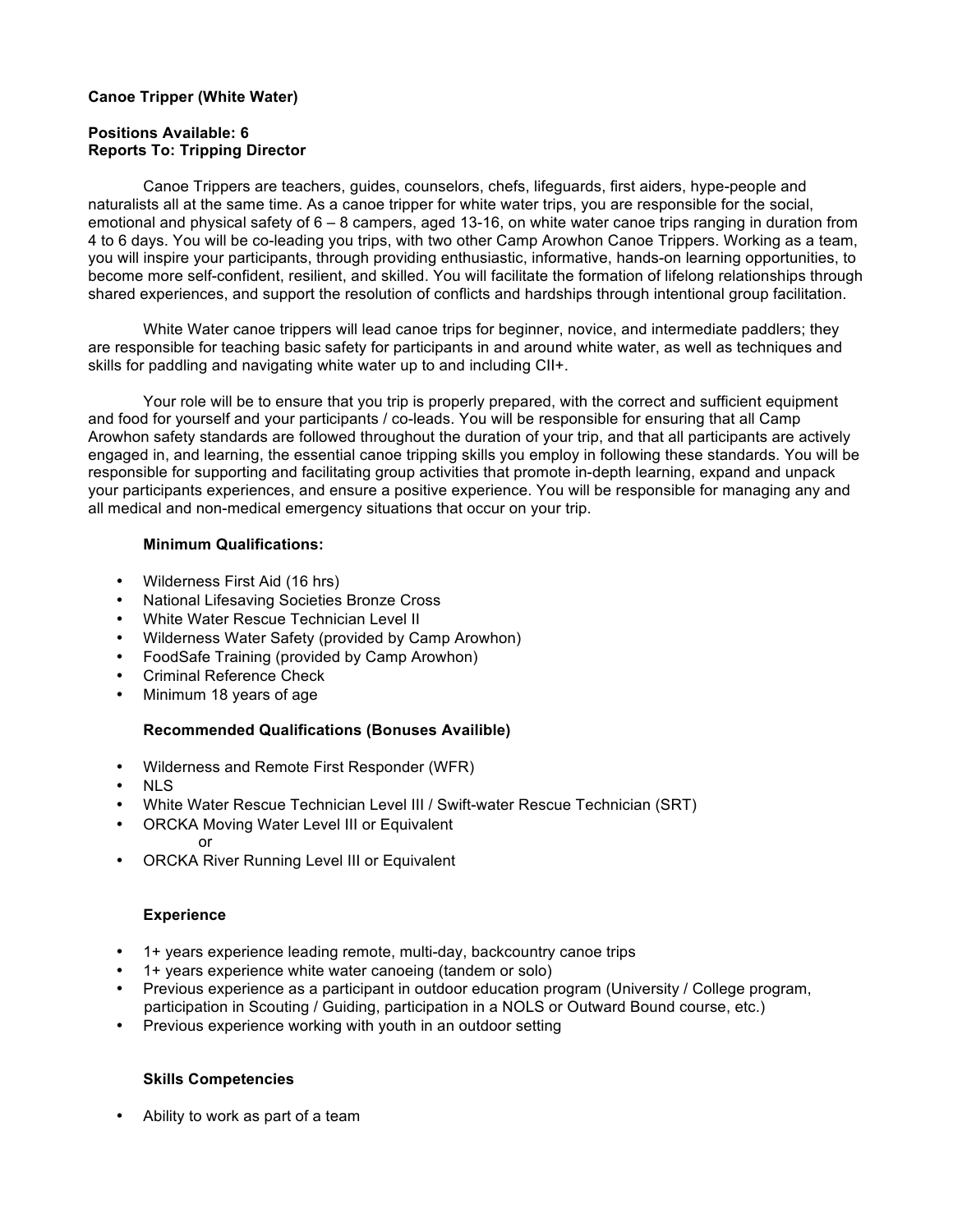- Proficiency in Canoeing (Tandem and Solo)
- Proficiency in Backcountry Travel, including navigation, cooking, firebuilding and stove use, etc.
- Proficiency in navigating white water, up to and including CIII
- Good organizational and time management skills
- Good communication and problem solving skills
- Acts responsibly and professionally in all interactions with peers, participants and supervisors
- A commitment to growth, both personal and professional,

#### **In Camp**

- Responsible for the organization of menus, route planning, equipment, and educational curriculum for your canoe trips, in conjunction with the Head Tripper, Equipment Manager and Tripping Director
- Responsible for the promotion of your canoe trip, as well as the recruitment of participants
- Responsible for the preparation (including organization and packing of equipment, food, and participant programming) and clean up (including debriefing, and reporting) of all canoe trips you participate in
- Responsible for working as part of the larger tripping team to facilitate all aspects of the tripping program (including equipment maintenance and repair, food preparation and packing, in-camp 'trip skills' programming, facility maintenance and upkeep, staffing relief and other duties as assigned)
- Responsible for working as part of the larger camp-staff team to facilitate all aspects of the Camp Arowhon Summer Program (including facility maintenance and upkeep, program facilitation and support, camp wide special days and full camp activities, relief staffing and other duties as assigned)
- Responsible for attendance and participation in all required staff training, meetings, programs and events (including pre-camp training, morning meetings, trip briefings and debriefings, full staff meetings, etc.)
- Responsible for support and demonstrating Camp Arowhon's values of Caring, Learning, and Respects in all interactions with Staff and Camper alike

- Responsible for leading and facilitating canoe trips according to instructions delivered during trip briefings, tripper training, as delivered by the Head Tripper or Tripping Director, and as found in Camp Arowhons Tripping Standards, Protocols, Policies and Procedures (including route, curriculum, emergency risk-management plans, etc.)
- Responsible for ensuring that all Camp Arowhon Tripping Policies, Protocols and Standards are followed while on Trip (including Low Impact Camping / LNT practices, protocols for animal encounters, lightening and severe weather protocols, life-guarding policies, sleeping and tenting policies for participants and staff, use of public facilities, etc.)
- Responsible for managing, evaluating, and limiting participants and staffs exposure to all hazards and risks whilst on Canoe Trip
- Responsible for the social, emotional and physical safety of all trip participants
- Responsible for communicating promptly, effectively, and truthfully with participants, co-trippers, trip staff, the Head Tripper, Tripping Director, Equipment Manager and others, in the interests of providing the best experience possible for participants and staff alike whilst on Trip.
- Responsible for completing and submitting required reports and paperwork (including incident reports, medication logs, trip logs, trip debriefs, Duke of Edinburgh assessors reports, equipment logs etc.)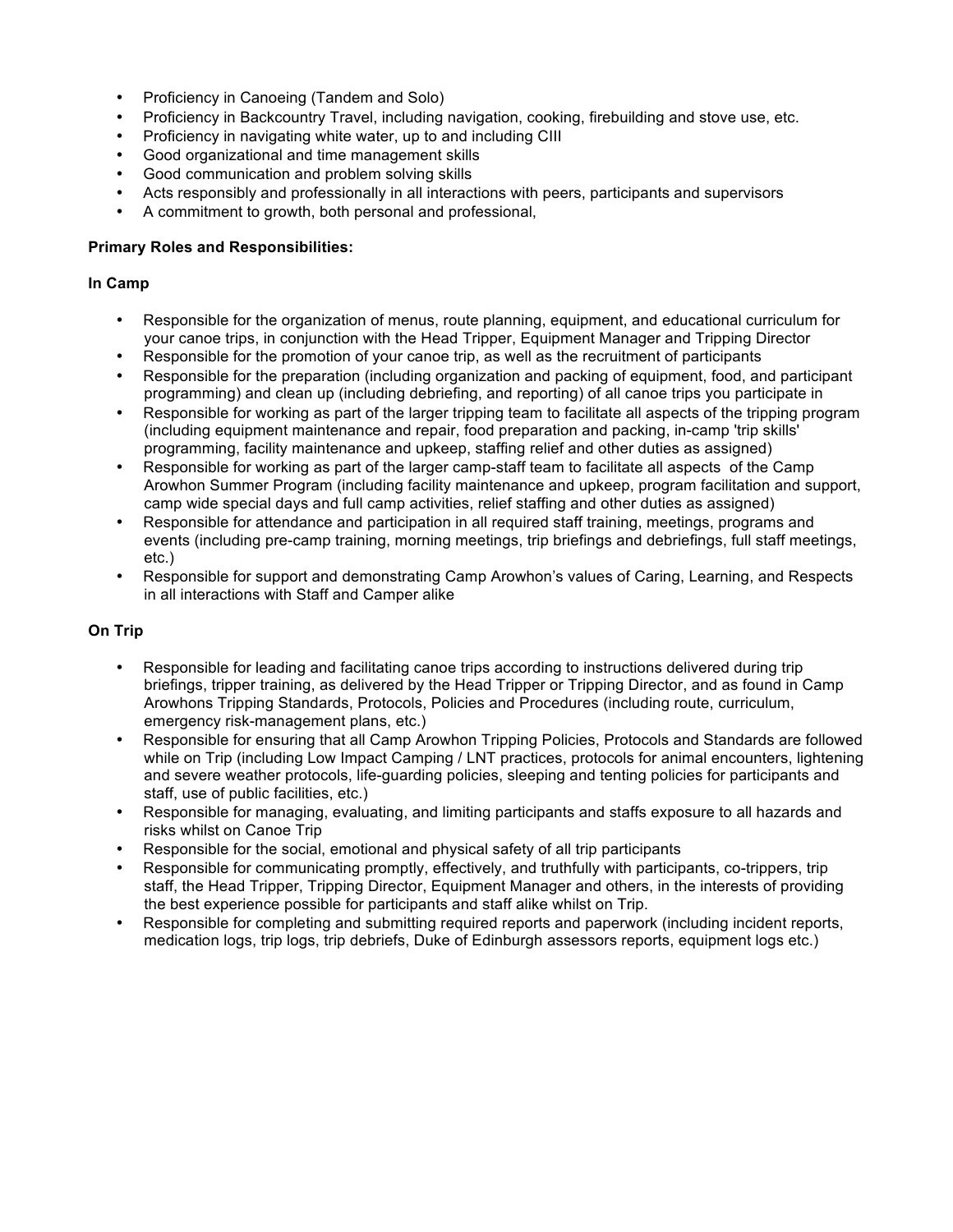# **Canoe Tripper (Leader-In-Training)**

## **Positions Available: 4 Reports To: LIT Program Coordinator / Head Tripper**

Canoe Trippers are teachers, guides, counsellors, chefs, lifeguards, first aiders, hype-people and naturalists all at the same time. As a canoe tripper for LIT Training trips, you are responsible for the social, emotional and physical safety of 6 – 8 campers, aged 14 -16, on 5 day participant led flat water canoe trips. You will be co-leading you trips, with one other Camp Arowhon Canoe Tripper. Working as a team, you will support, educate and evaluate your participants, through providing enthusiastic, informative, hands-on learning opportunities, as they prepare to be staff members on Camp Arowhon Canoe Trips. You will facilitate the formation of lifelong relationships through shared experiences, and support the resolution of conflicts and hardships through intentional group facilitation.

Your role will be to ensure that your participants are supported as they plan and prepare for their trip, including a suitable route, and correct and sufficient equipment and food for all participants and leaders. You will be responsible for ensuring that all Camp Arowhon safety standards are followed throughout the duration of your trip, and that all participants are actively engaged in learning and demonstrating, the essential canoe tripping skills you employ in following these standards. You will be responsible for supporting and facilitating group activities that promote in-depth learning, expand and unpack your participant's experiences, and ensure a positive experience. You will be responsible for managing any and all medical and non-medical emergency situations that occur on your trip.

### **Minimum Qualifications:**

- Wilderness First Aid (16 hrs)
- National Lifesaving Societies Bronze Cross
- Wilderness Water Safety (provided by Camp Arowhon)
- FoodSafe Training (provided by Camp Arowhon)
- Criminal Reference Check
- Minimum 18 years of age

## **Recommended Qualifications (Bonuses Availible)**

- Wilderness and Remote First Responder (WFR)
- NLS
- White Water Rescue Technician Level III / Swift-water Rescue Technician (SRT)
- ORCKA Moving Water Level III or Equivalent or
- ORCKA River Running Level III or Equivalent

#### **Experience**

- 1+ years experience leading remote, multi-day, backcountry canoe trips
- 1+ years experience in facilitating leadership activities for youth
- 1 + years experience in designing educational, experiential, leadership programs
- Previous experience as a participant in outdoor education program (University / College program, participation in Scouting / Guiding, participation in a NOLS or Outward Bound course, etc.)
- Previous experience working with youth in an outdoor setting

## **Skills Competencies**

- Ability to work as part of a team
- Proficiency in Canoeing (Tandem and Solo)
- Proficiency in Backcountry Travel, including navigation, cooking, firebuilding and stove use, etc.